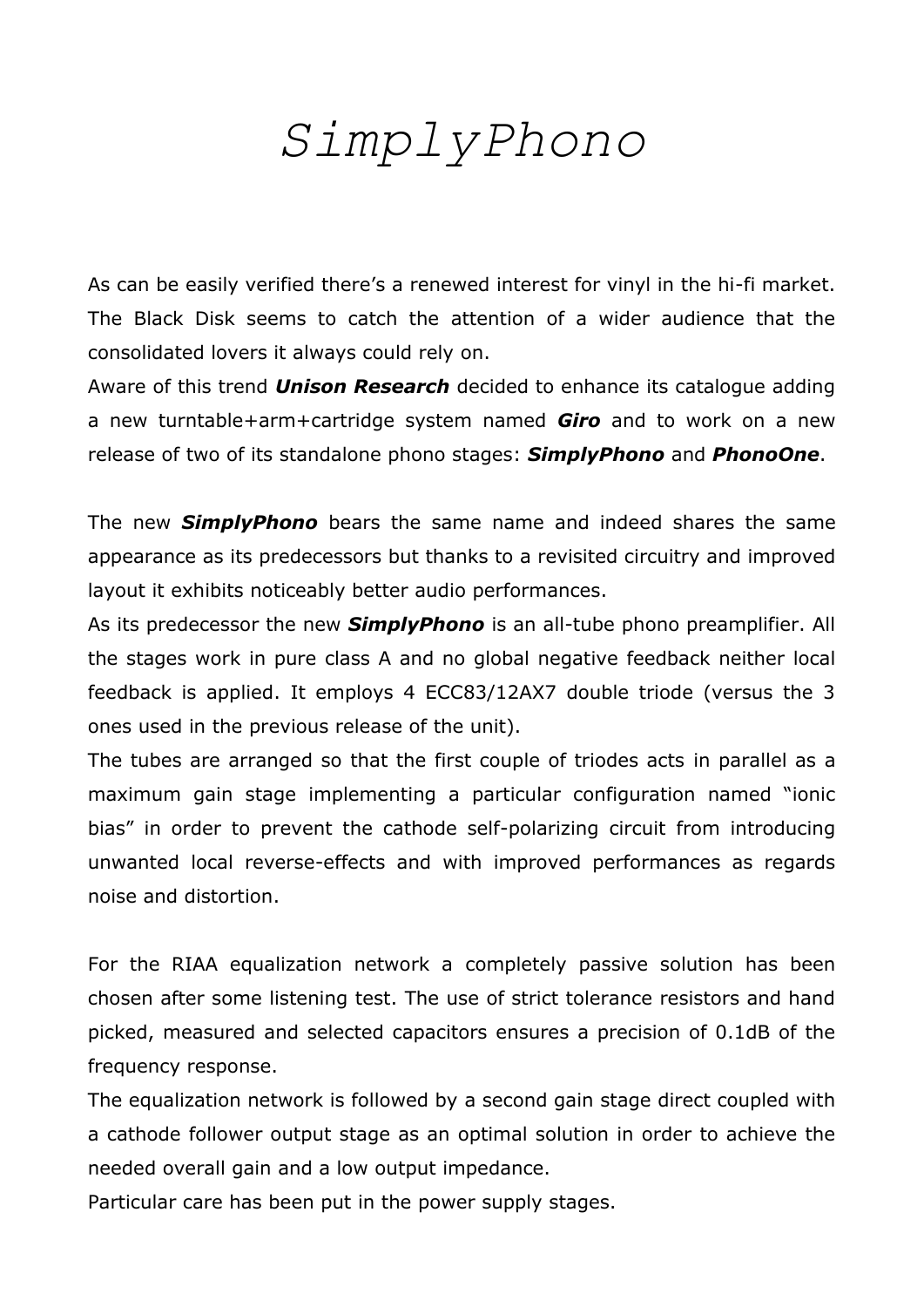In order to maximize the dynamic response of the unit a high value for the anodic supply has been chosen. A particular circuit using a series power mosfet and a precise voltage regulator ensures a stable low ripple supply voltage of more than 300V. A further filter feeds the second and output stages of both channel with a very stable voltage.

In order to minimize cross-talk and PSRR (power supply rejection ratio) in the first (and more tricky) gain stage a last couple of RC filters and a zener regulations has been implemented, one for each channel.

As usual for *Unison Research* technical staff, a great care has been dedicated to the design of the layout of the board. This is a key feature that is often undervalued but that can heavily affect the final result. A smart symmetrical design, outcome of a long dated knowledge, improved even more cross-talk and noise parameters.

As an example we can measure a huge improvement of cross-talk over all the audio spectrum with a reduction of 20dB at middle band frequencies.

With a gain that makes it suitable for all MM and medium to high level MC cartridges, with a noticeable improvement of sonic performances, with improved quality RCA connectors and input impedance variable setting the new **SimplyPhono** accentuates it already high value.